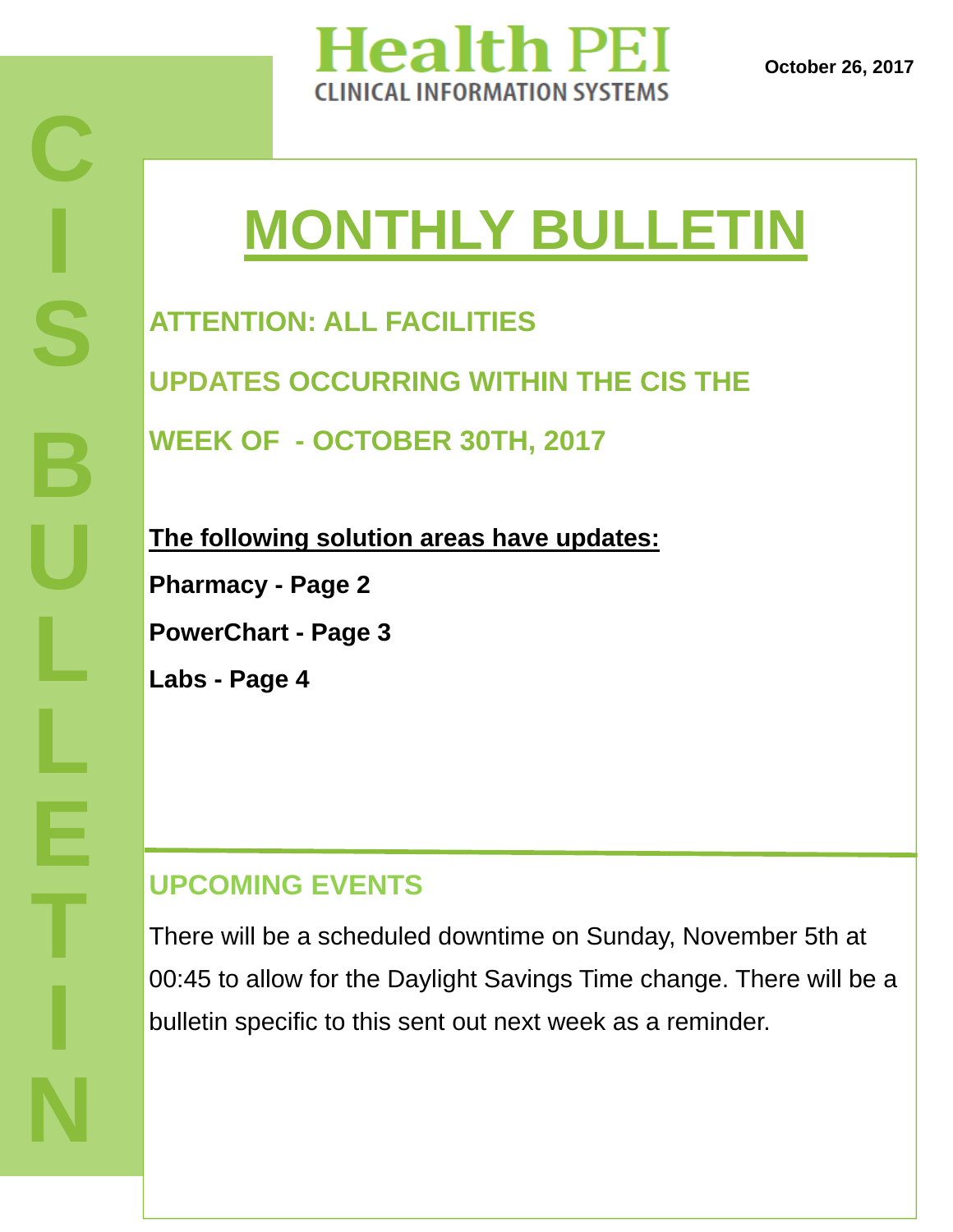# **Health PEI** INICAL INFORMATION SYSTEMS

### **Pharmacy Updates:**

**Therapeutic Substitution:** When inpatient orders are placed (either new orders or home medications/ prescriptions converted to inpatient orders) for the following medications, the order will automatically switch to the approved inpatient substitution:

- 1) acetaminophen/Tylenol Extra Strength  $\rightarrow$  acetaminophen/Tylenol Regular Strength
- 2) tamsulosin/Flomax capsules  $\rightarrow$  tamsulosin/Flomax tablets
- 3) esomeprazole/Nexium + pantoprazole/Tecta
- 4) lansoprazole/Prevacid  $\rightarrow$  pantoprazole/Tecta
- 5) rabeprazole/Pariet  $\rightarrow$  pantoprazole/Tecta
- 6) Dexlansoprazole/Dexilant  $\rightarrow$  pantoprazole/Tecta

This icon will appear next to the order if a substitution has occurred:

Display in the Med Rec window:

| <b>SALUTTE</b>         | Documented | ₩<br><b>Side</b><br><br>יש | $\sim$<br>pantoprazole (Tecta) |
|------------------------|------------|----------------------------|--------------------------------|
| Dail<br>20 mg,<br>Orai |            |                            | Dai<br>40 ma.<br>Oral          |

If the patient prefers to use their own medication, the request can be sent to Pharmacy to switch the order back.

P₩

Hovering over the icon will provide substitution information:



"Click for substitution information":

**C**

| <b>Selected Order:</b>                                                                         |  |  |
|------------------------------------------------------------------------------------------------|--|--|
| Flomax 0.4 mg oral capsule, extended release: 0.4 mg, Oral, Cap ER,<br>Daily                   |  |  |
| <b>Substituted Medication:</b><br>Flomax CR 0.4 mg oral tablet, extended release: Oral, Tab ER |  |  |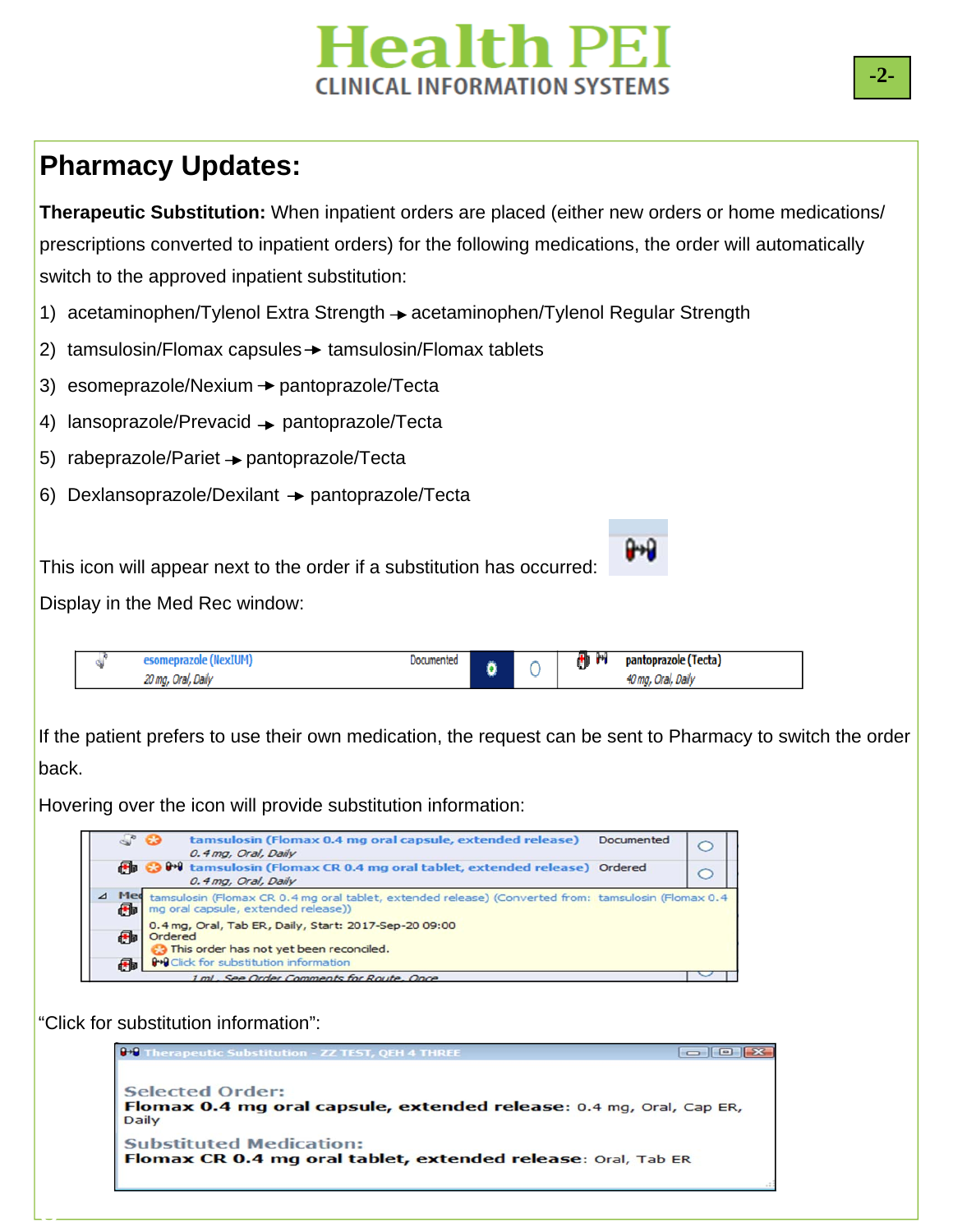# **Health PEI CLINICAL INFORMATION SYSTEMS**

### **PowerChart Updates: For Physicians Only**

**New Order - Consult Physiatrist:** A new order will be available within CIS called "**Consult Physiatrist**".

This order will need to be used when a consult to the physiatry medical service is being requested.

The Consult Physician order can no longer be used for the purpose of consulting the physiatry medical service - **this new Consult Physiatrist order must be used instead**.

| $\frac{1}{2}$ Add $\frac{1}{2}$ Document Medication by Hx Reconciliation $\cdot$ $\frac{1}{2}$ Check Interactions<br><b>Medication List</b><br><b>Orders</b>                                                                                                               |                                                                                                                                                  |                                                                                                                                             |
|----------------------------------------------------------------------------------------------------------------------------------------------------------------------------------------------------------------------------------------------------------------------------|--------------------------------------------------------------------------------------------------------------------------------------------------|---------------------------------------------------------------------------------------------------------------------------------------------|
| K<br><b>View</b><br><b>Orders for Signature</b><br>Plans<br>Suggested Plans (0)<br>in Orders<br>Admit/Transfer/Discharge<br><b>Patient Status</b><br>Diet<br><b>Activity</b><br>Vital Signs<br>Patient Care<br>Laboratory<br>Diagnostic Tests<br>$\mathbf{D}$ $\mathbf{D}$ | Consult Ph<br>Search:<br>$\triangle$ Up<br><b>Consult Pharmacist</b><br>Consult Physiatrist<br>Consult Physician<br><b>Consult Physiotherapy</b> | ۹<br>All Orders<br>Starts with<br>Type: 6<br>$\cdot$<br>Home <b>x</b> Favorites T Folders a Copy Folder:<br>New order "Consult Physiatrist" |

#### **Order Details**

| Details U. Order Comments                                 |                                       |
|-----------------------------------------------------------|---------------------------------------|
| $  \mathbf{L}   \times$<br>十名址                            |                                       |
| Consult Reason:<br>$\checkmark$                           | Other consult reason/background:      |
| <b>Priority: Routine</b><br>$\check{~}$                   | Consultant Verbally Aware: O Yes O No |
| $\frac{1}{2}$ - 1113<br>Start Date/Time: 2017-Oct-13<br>÷ | Is there a specific question:         |
|                                                           |                                       |

The order details contain fields that need to be filled out by the physician making the consult request. This will provide information to the Physiatrist who will be conducting the consult.